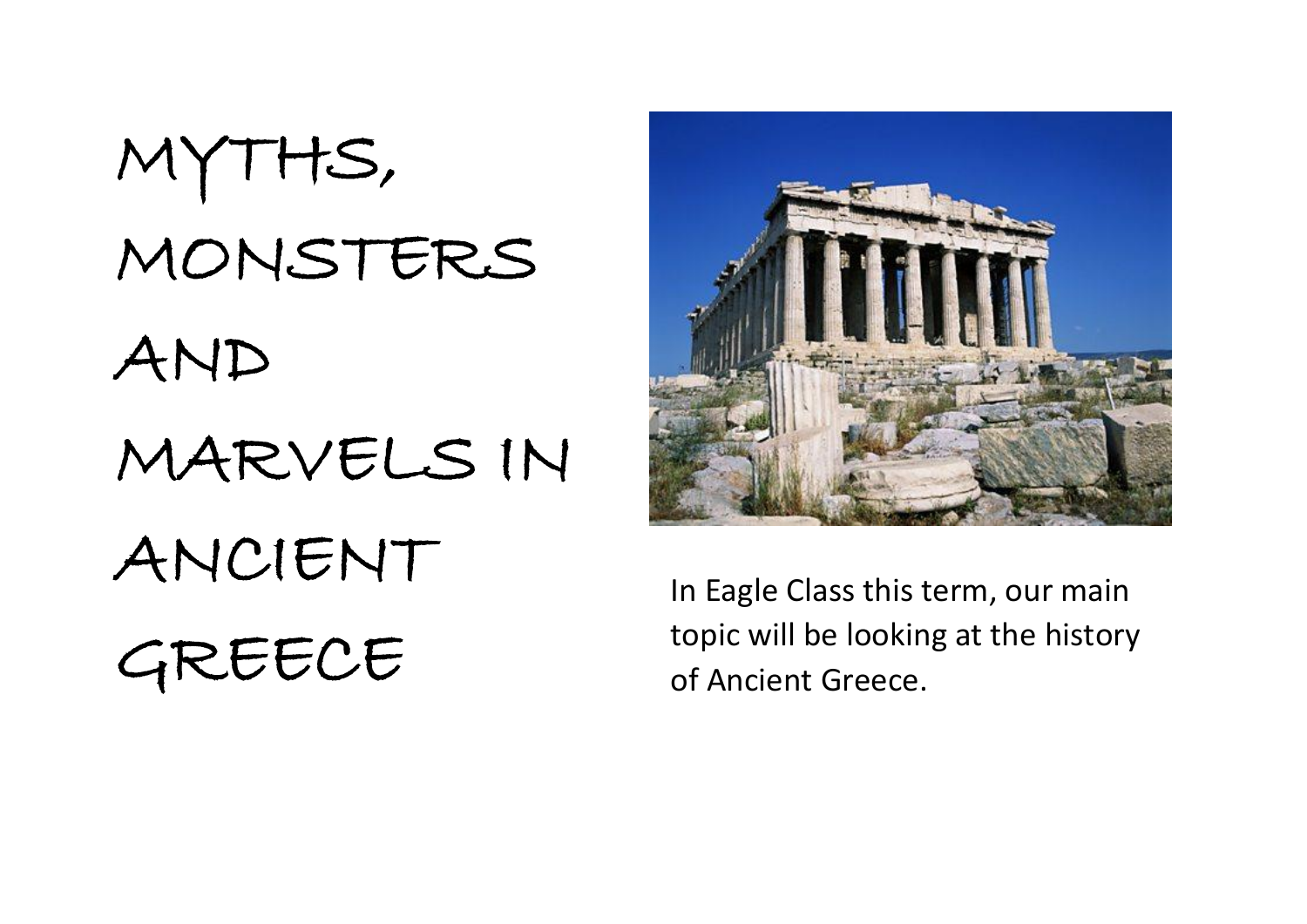In our stunning starter for this topic, we will be focusing on the myth of Theseus and the Minotaur.

The hero, Theseus, encounters the fearsome Minotaur in a maze on the island of Crete.

We will:

- investigate the structure of mazes in maths;
- construct our own maze and try to make it challenging to break out of;
- study the 'Meander Key' a pattern used in Greek pottery and architecture that resembles a maze. We will use this as inspiration to design the cover for our topic folders.





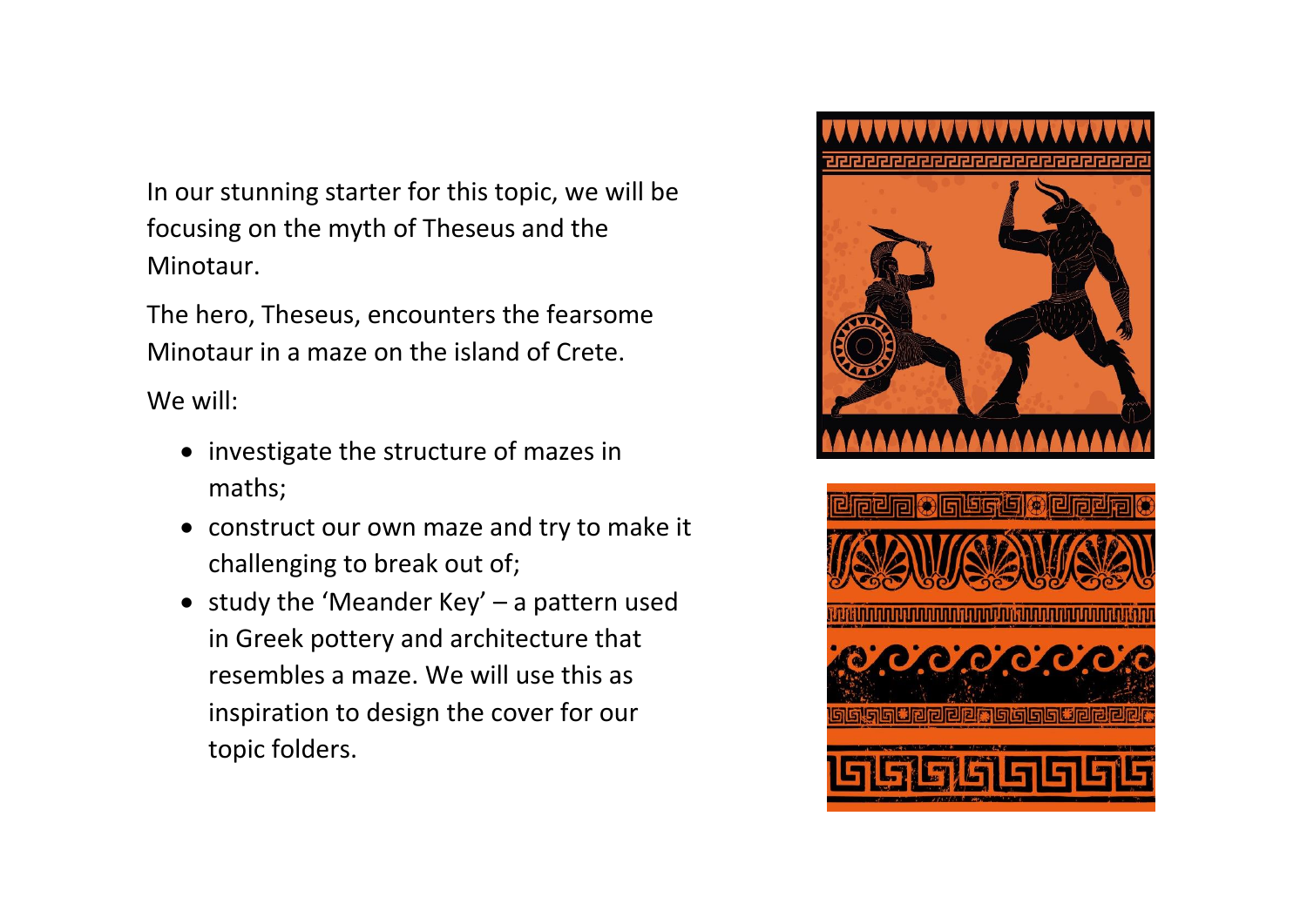Throughout our study of the Greeks, we will:

- Look at where Greece is located and when in history this occurred;
- Study the differences between life in Athens and life in Sparta;
- Investigate the Gods who lived on Mount Olympus;
- Study democracy and its impact;
- Study and re-tell a range of myths including those involving the Minotaur and the Medusa;
- Look at the Greek derivations of some modern words;
- Learn about warfare and the life of Alexander the Great;
- Learn about the Parthenon and the fate of its marbles;
- Research the Olympics.